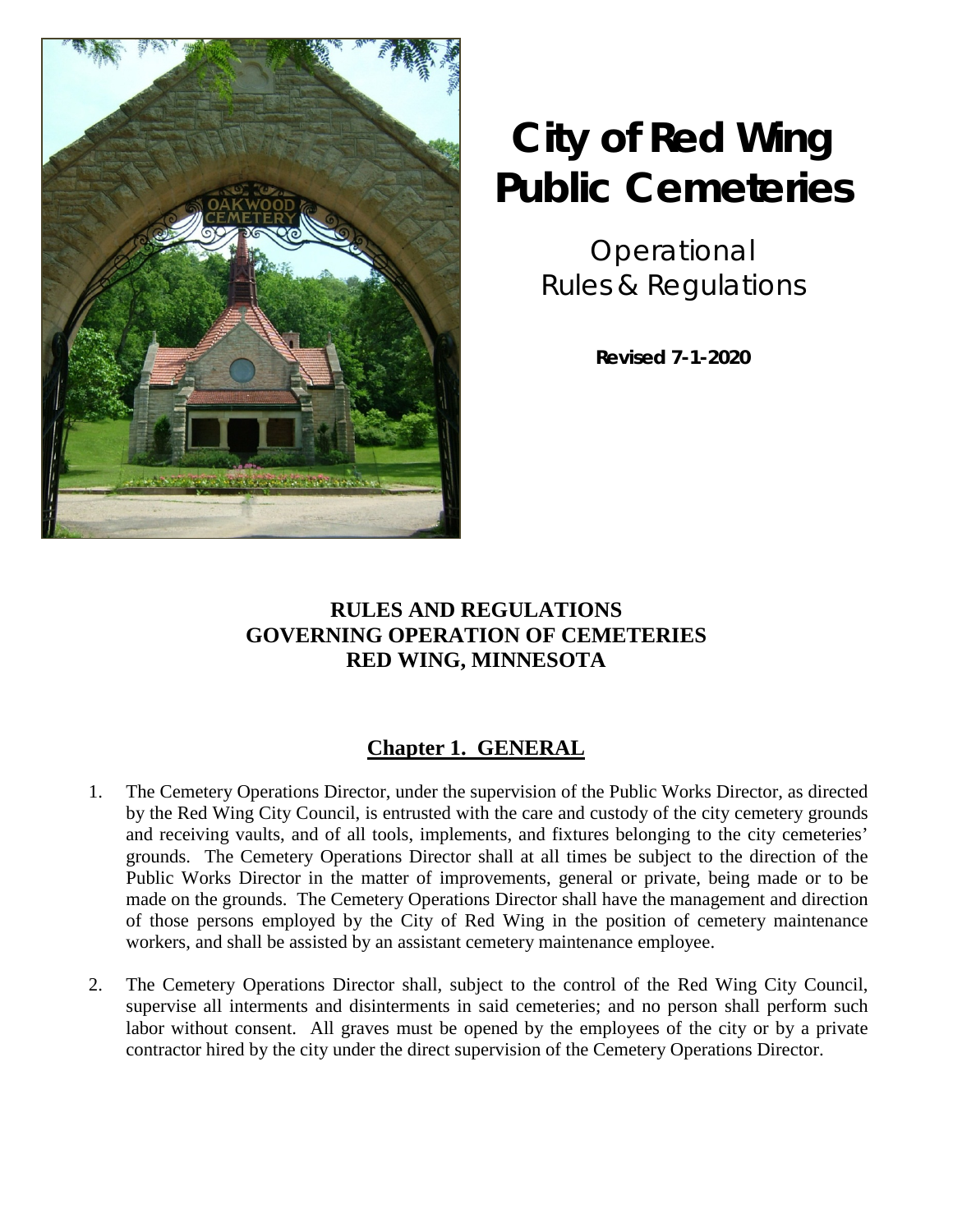- 3. The Cemetery Operations Director is hereby forbidden to receive or permit any of the employees of the City of Red Wing to receive any gratuities as for services rendered in connection with said cemeteries.
- 4. All moneys received by the Cemetery Operations Director for work or services performed upon the grounds shall be turned over to the Public Works Department, which shall give receipt for the same.

#### **Chapter 2. INTERMENTS**

1. Whenever interments are to be made, notice to the Cemetery Operations Director shall be given at minimum on the day previous, which notice should give the size of the casket or, if in a case, the size of the case; and if the interment is to be made in a private lot, the location of the grave in the lot should be specified.

In each case of burial or deposit in the receiving vault, a statement giving the name of the clergy person or other person officiating; also the name, sex, age, time and place of death of the person interred (so far as can be known) must be given to the Cemetery Operations Director so that an accurate registry may be made.

- 2. Compliance with laws and ordinances: No burial will be permitted in any lot in the cemetery until laws and ordinances regarding the burials, as may be in force in the State of Minnesota and City of Red Wing, have been complied with and until the burial fees have been paid.
- 3. No interment will be permitted on any Sunday, or on Memorial Day, July 4th, Labor Day, Thanksgiving Day, Christmas Day, New Year's Day, or on holidays observed by City staff as approved by City Council except the interment of remains requiring immediate burial under the Rules and Regulations of the Board of Health.
- 4. Funerals, upon reaching the cemetery entrance, will be under the charge and control of the Cemetery Operations Director or designated assistant(s). Automobile drivers employed at funerals must always keep to the right of the cemetery roadways, must otherwise conduct themselves quietly in a manner becoming the place and occasion, and must be subject to the direction and control of the Cemetery Operations Director or assistant(s).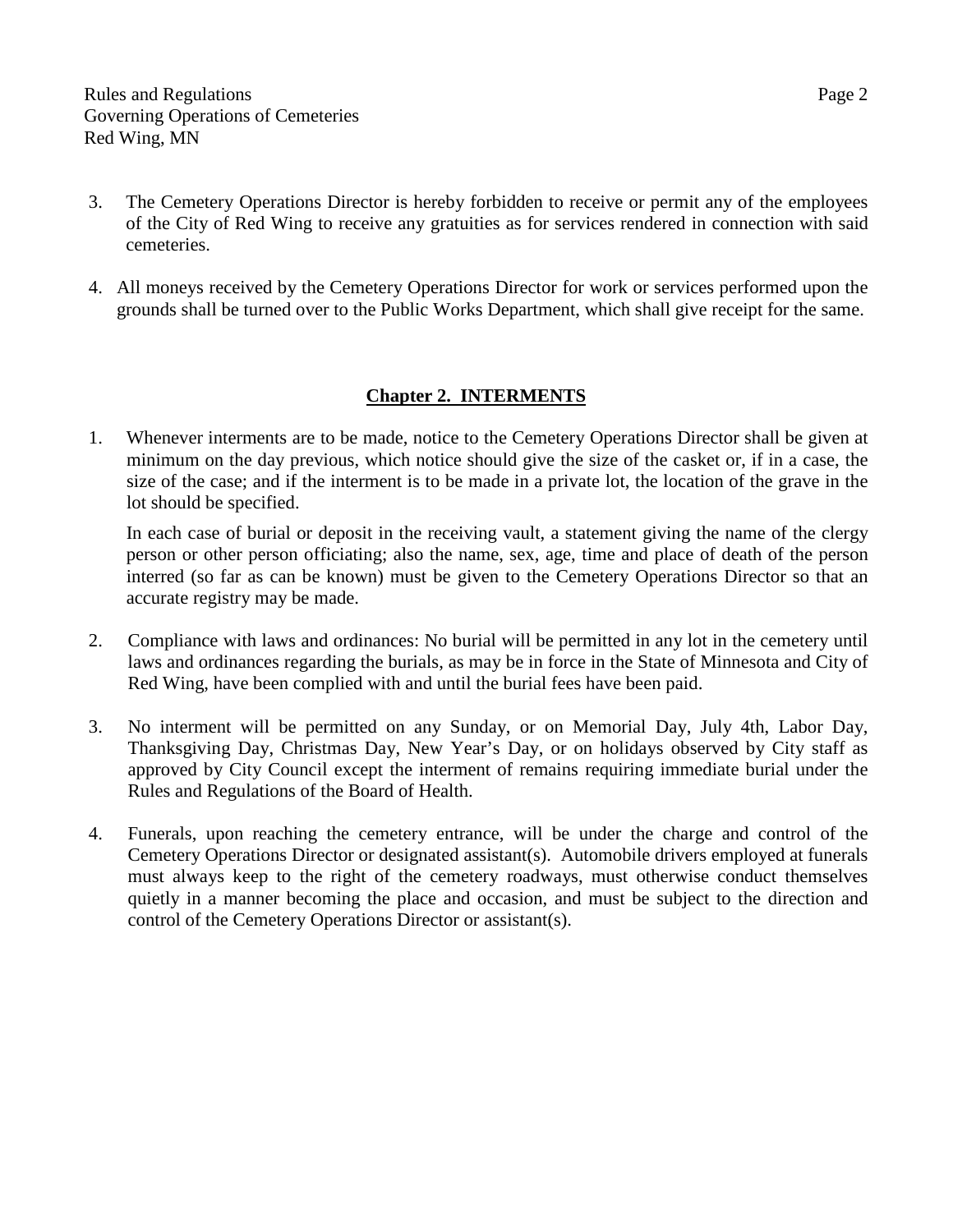5. Disinterments of bodies for the purpose of their reinterment within the city cemeteries shall be done under the permission of the Cemetery Operations Director. But no disinterment or removal from the receiving vault for the purpose of taking a body out of said cemeteries shall be undertaken except upon the written permission of the Cemetery Operations Director.

A proper record of all such transfers or removals of bodies shall be made by the Cemetery Operations Director in the official registry.

- 6. All graves of persons ten or more years of age shall be at least five feet in depth, and those under ten years of age, four feet in depth (20" cover minimum).
- 7. Winter burials will be provided as per guidelines listed below:
	- A. Burials will be allowed in accessible areas only. The City of Red Wing reserves the right to charge an additional fee for burials in inaccessible areas.
	- B. Sale of burial plots will be restricted to predetermined areas of each cemetery.
	- C. Funeral processions are required to be at the cemetery by 3:00 p.m. on the day of the burial to allow adequate time for the crews to complete burial prior to sunset. The City of Red Wing reserves the right to charge an additional fee for burials after 3:00 p.m.
	- D. Cremation burials will follow the same rules as conventional burials.
- 8. When interments are made side by side in the same grave, the fees and prices will be the same as for separate graves, unless the bodies are in one casket.
- 9. Up to four cremation burials will be permitted on one full-size lot. Each lot will be permitted to have one marker on each end to identify each burial, with a maximum of two markers per standard lot. Cremation graves may have up to three burials with a maximum of one marker. There will be an additional fee for each cremation burial in an existing lot where a burial is already in place. These fees will be established annually by resolution adopted by the City Council.
- 10. The charge for disinterment will be determined by the fee schedule adopted annually by City Council.
- 11. When an undertaker orders the location of a grave, no change of location after interment will be made except at the expense of the lot owner, as the City of Red Wing cannot be held responsible for any mistake occurring from want of precise and proper instructions as to the location of the grave in the lot.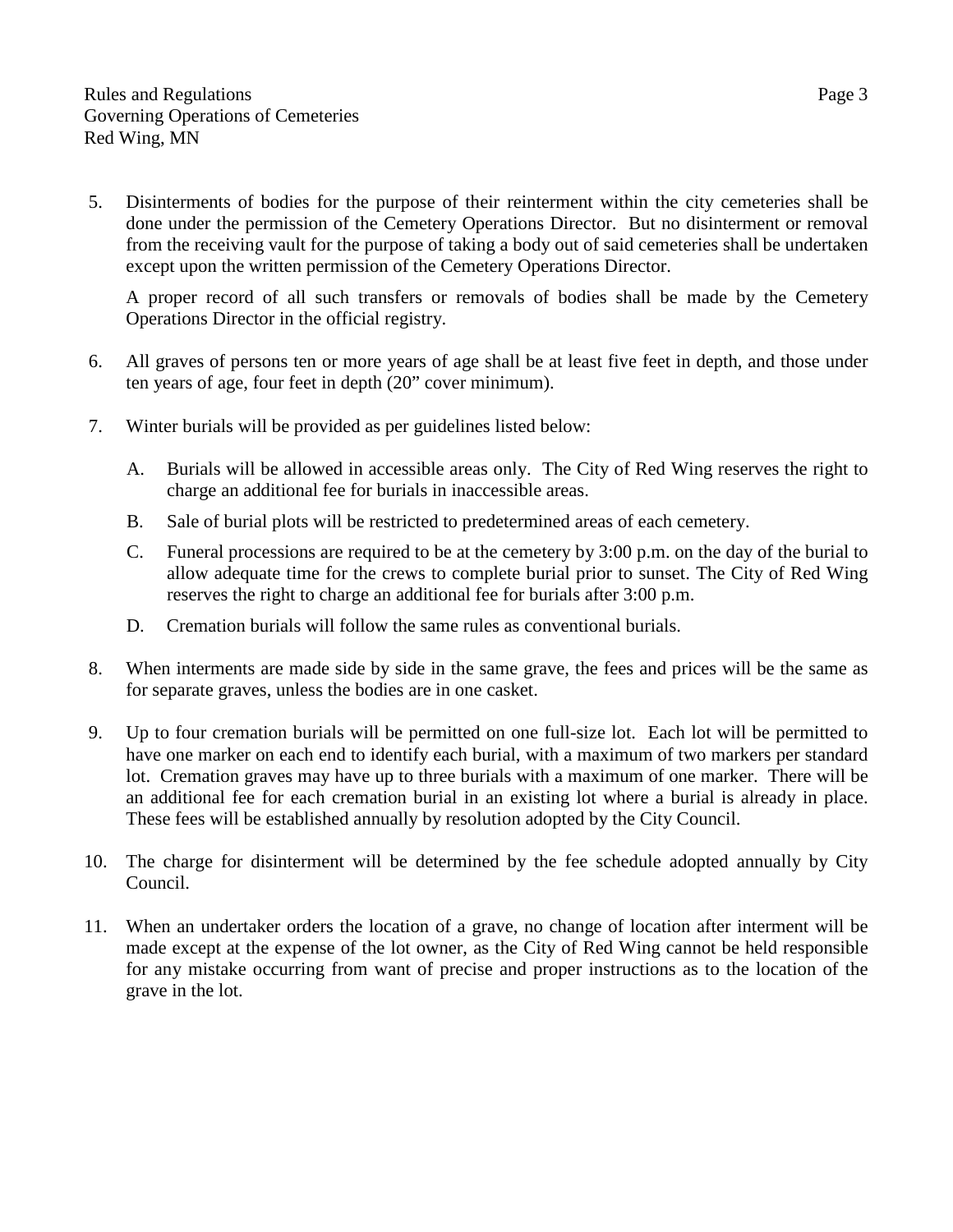- 12. Permitted Ornamentation Only ornamentation and flags as set forth, defined, and regulated below shall be allowed in the cemetery.
	- A. ORNAMENTATION. Ornamentation shall include items made from wood, ceramics, cement, clay and terra cotta. No plastic ornamentation will be allowed. Ornaments shall be limited to statues, figurines, and religious symbols provided, however, that they shall meet size specifications as determined by City Staff.
	- B. NATURAL ORNAMENTATION. Natural ornamentation includes natural flowers and plants which may remain on the grave throughout the proper season, provided that the natural ornamentation is in good condition, is in a container approved by City Staff, enhances the grave site and surrounding cemetery area, and meets the following requirements:
		- i Natural ornamentation shall be limited to one flower urn, plus three additional natural items (which may include additional flower baskets – two hangers maximum) per grave site (2-3-4-6 grave plots are considered one grave site). One additional natural ornamentation may be placed directly on the headstone.
		- ii Lots which have two flower urns on November 15, 1995, shall be allowed to continue.
		- iii Shepherd poles shall not be allowed to have more than two (2) flower baskets.
		- iv Artificial ornamentation and artificial flowers are not permitted.
		- v At the grave site, flower baskets shall be placed by the headstone.
		- vi Bird feeders are not permitted.
		- vii Eternal Flames are permitted, but only from November 1 thru April 1.
	- C. SPECIAL ORNAMENTATION. Special ornamentation shall be permitted on specific dates and special occasions. Persons placing this type of ornamentation shall provide written notification to the Cemetery Office prior to placing the special ornamentation, describing the lot location and item to be placed. The ornamentation will be permitted on the date of the occasion only for a 24 hour period from placement of the item. The special ornamentation shall be removed by the person placing the ornament. If special ornamentation is not removed within the 24 hour period, cemetery staff may remove the same from the grave site. Such ornamentation shall be held for a 7 day period and then may be disposed of by cemetery staff without notice being given to the person placing the ornamentation who failed to remove the same. Special ornamentation shall be limited to 1 ornament per occasion.
	- D. FLAGS. Flags are permitted provided they do not exceed dimensions determined by city staff for the period between Memorial Day and September 15th. Flags shall be limited to American Flags and flags commemorating service in the Armed Forces.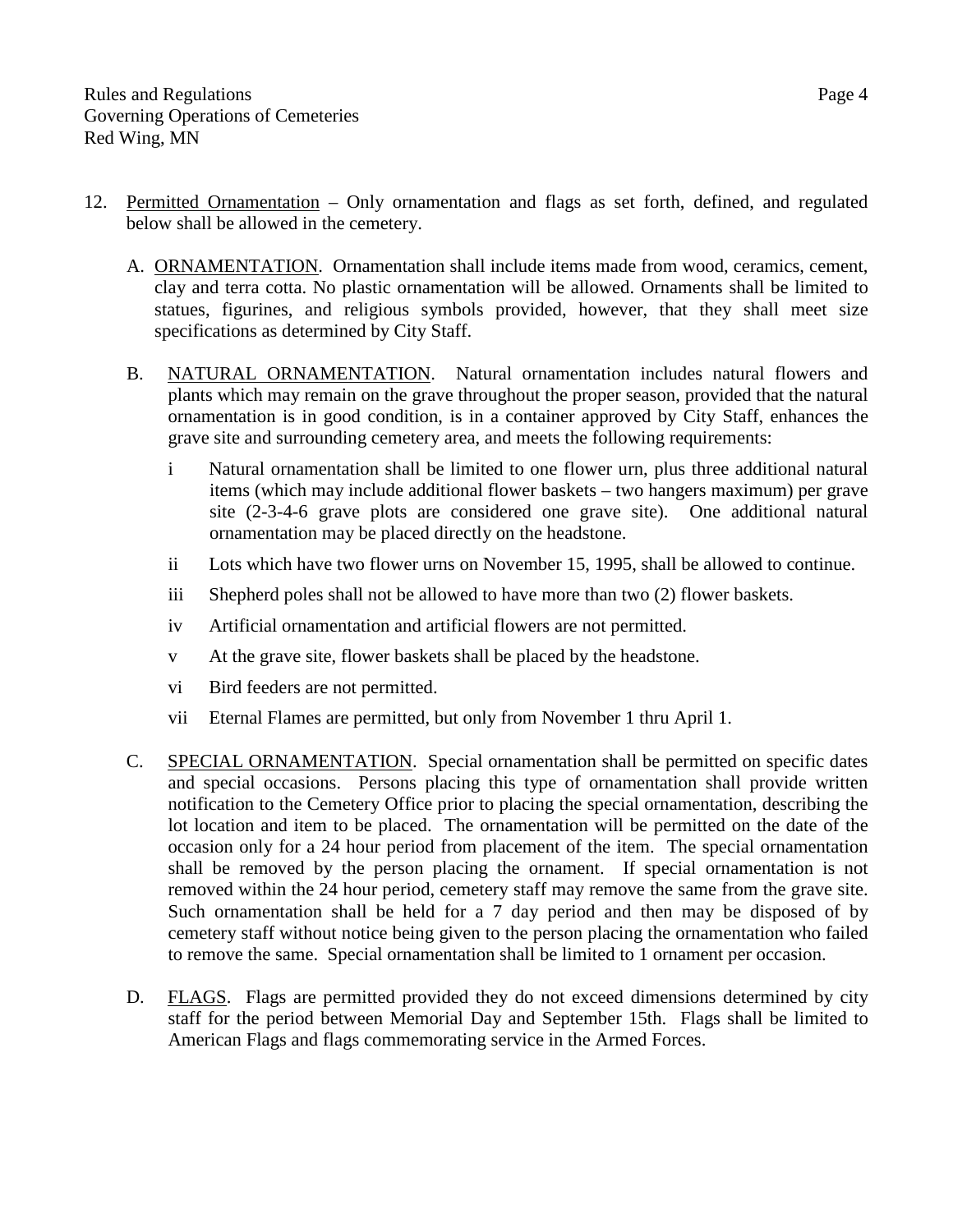13. Cemetery Charges and Fees: All fees and prices must be paid in advance. When approved by resolution, the City Council may change established fees and charges to reflect actual cost of burial operations. Grave opening charges will be identified as per the following categories:

> Weekdays Baby Saturday Burials\*\* Saturday P.M. Burials (after 3:00 pm) \*\* Holidays Observed by City Staff as Approved by City Council \*\* Winter Burials\*\*

\*\*Additional fees charged for these burials

#### **Chapter 3. RECEIVING VAULT**

- 1. A fee for the use of the receiving vault shall be charged in each case; the amount to be determined by the Red Wing City Council.
- 2. Before the deposit of a body in the receiving vault, there shall be paid to the Finance Public Works Department the price of the ground of a single grave and the interment and vault fees; except in the case of a lot owner, when only the interment and vault fees must be paid.
- 3. During the summer months, bodies shall not remain on deposit longer than twenty-four hours unless the caskets are hermetically sealed, when they may remain thirty days. The Cemetery Operations Director may extend the time in either case.
- 4. Bodies deposited during the winter months shall not remain in the vault longer than May 1st, unless in hermetically sealed caskets or on special order from the Cemetery Operations Director.
- 5. Bodies deposited in the vault for interment in other cemeteries shall be charged a fee to be determined by the Red Wing City Council.
- 6. At no time will visitors be allowed in the vault proper.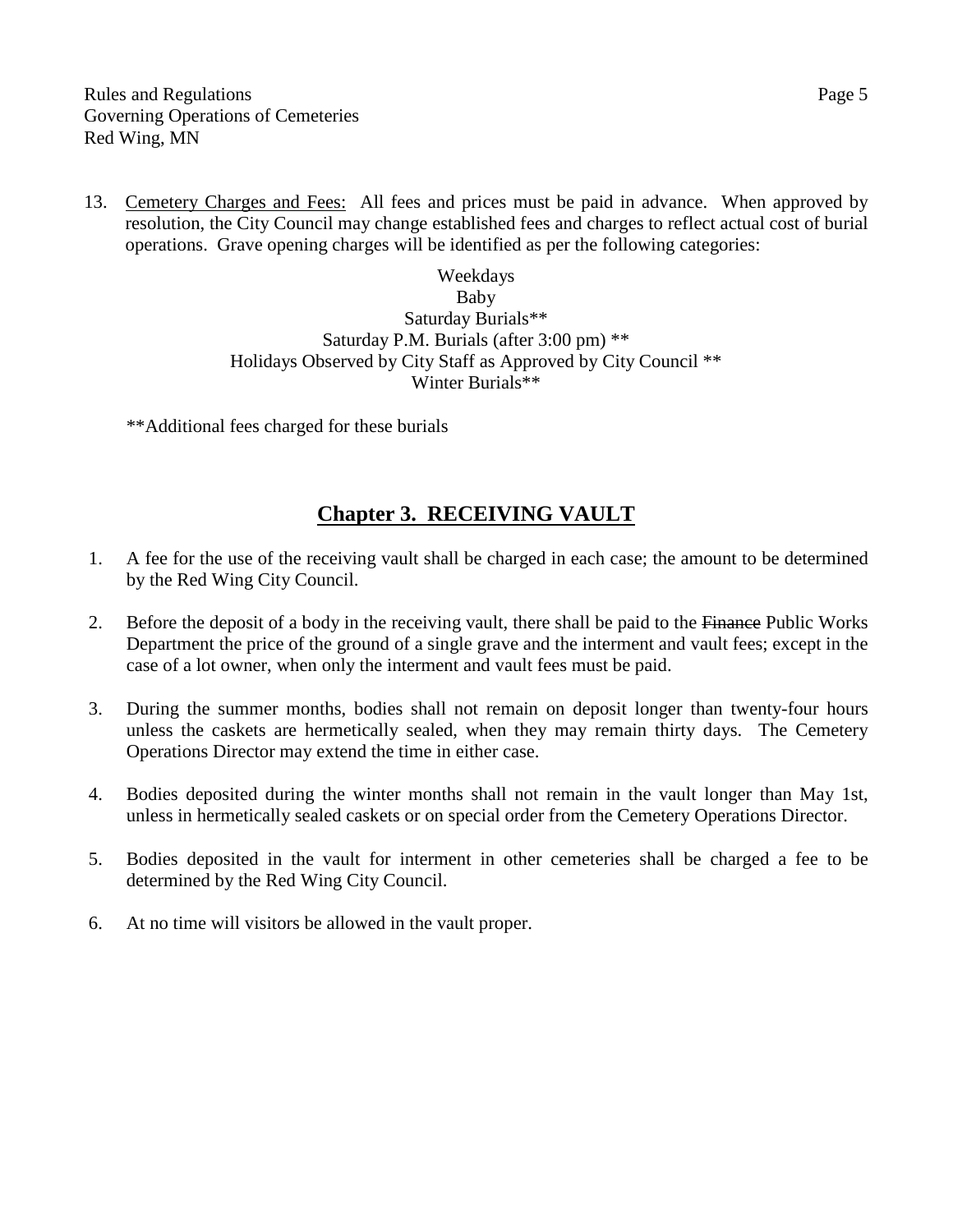### **Chapter 4. LOTS, GROUNDS, ROADS AND GRAVES**

- 1. The City of Red Wing reserves the right to alter avenues and walks; to establish all grades of drives, avenues, walks, and lots, and to alter the same; to change these rules or to make such other rules and regulations as may be deemed requisite and proper by the Red Wing City Council; to secure and promote the general object and best interest of the cemetery, and shall not be required to give any notice of such intended action.
- 2. The different sections of the grounds are so subdivided that lots of various sizes and shapes may be obtained. The prices are moderate, varying according to location and size. All prices are set by the Red Wing City Council, and they shall not be varied from.
- 3. The term "lot owner" is intended to mean and shall be construed as meaning the owner of the burial privileges only in any burial lot or fractional lot purchased from the City of Red Wing.
- 4. Lots shall be conveyed for the purpose of burial of human bodies only. Lots as sold will not be divided. There shall be no objections when there are joint owners to an agreement between them as to part of lots to be used by each, but the City of Red Wing will not undertake to enforce any such agreement.
- 5. Where husband and wife are both living at the time of purchase or where two or more parties buy a lot, it is recommended that the lot agreement be made in the name of all the purchasers as joint tenants.
- 6. The attention of lot owners is invited to the law of descent concerning the title to lots purchased for burial purposes such as follows:
	- A. To the decedent's surviving spouse, a life estate with right of interment of the spouse therein, and remainder over to the person who would be entitled to the fee if there were no spouse provided, however, if no person entitled to the remainder of the fee survives, then the entire fee of the surviving spouse with right of interment therein;
	- B. If there is no surviving spouse, then to the decedent's eldest surviving child;
	- C. If there is no surviving child, then to the decedent's youngest surviving sibling;
	- D. If there is no surviving spouse, child or sibling of the decedent, then if not sold during administration of decedent's estate, to the Cemetery in trust as a burial lot for the decedent and such of the decedent's relatives as the Red Wing City Council thereof shall deem proper.

The City of Red Wing or, with its consent, any person to whom the lot shall descend may grant and convey the lot to any of the decedent's parents, siblings or descendants. A crypt or group of crypts or burial vaults owned by one person in a public or community mausoleum shall be deemed a cemetery lot. Grave markers, monuments, memorials and all structures lawfully installed or erected on any cemetery lot or burial plot shall be deemed to be a part of and shall descend with the lot or plot.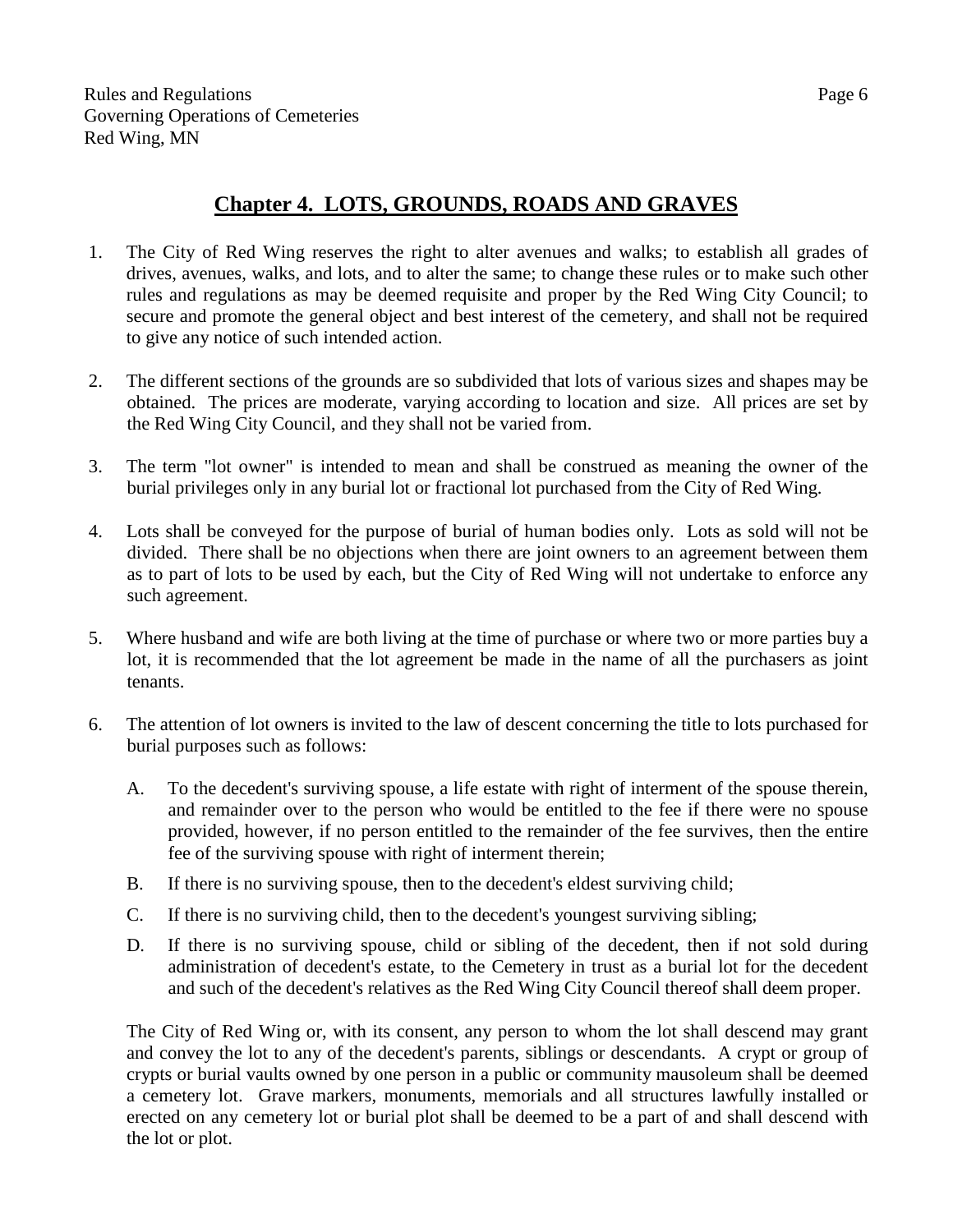- 7. Any owner of a cemetery lot may dispose of the same by will to any one of the owners relatives, who may survive the owner, or to the City of Red Wing in trust, for the use and benefit of any person or persons designated in said will, but no such disposition of any lot shall be effected by any testamentary devise, unless the same be specifically mentioned in the will and by such devise limited to one particular person.
- 8. Where the owner of a lot dies intestate, or where the devise of the owner's cemetery lot is ineffective by reason of failure to specifically devise such lot or to limit the devise to one person, or otherwise, and such lot passes by the law of descent, as above set forth, evidence of such descent should be furnished to the City of Red Wing by petition of one interested in such estate, duly verified, setting forth:
	- A. FIRST, the name, residence and relationship of petitioner.
	- B. SECOND, the time and place of the death of such decedent and whether deceased testate or intestate.
	- C. THIRD, that decedent was the owner of and seized of such lot describing the same, at the time of death, and in case the descendent dies testate, setting forth specifically the provision the owners will by which such lot is devised.
	- D. FOURTH, the interest of the petitioner in the estate of decedent.
	- E. FIFTH, the names, ages, residences and relationship to said decedent of all heirs and devisees according to the best information of such petitioner, and requesting that the descent of such lot be determined by the Red Wing City Council. Such determination by the Red Wing City Council and the record, thereof, shall be prima facie evidence of the ownership of such lot for the uses and purposes of the city cemeteries.
- 9. No interment shall be made in any lot of the body of any person who was not the owner thereof or a relative of such owner, either by blood or marriage, without the consent of the City of Red Wing.
- 10. The removal of the heirs or devisees or any other person of the body of a deceased lot owner or other bodies interred in a lot or grave by the owner previous to the owner's death shall be prohibited.
- 11. Each lot shall be paid for before an interment will be made. Payment will be made to the office of the Cemetery Operations Director or the Public Works office located at 229 Tyler Road North, Red Wing during regular business hours.
- 12. The Red Wing City Council, believing that the plan of a general unbroken lawn best preserves and assists the natural beauty of landscape in cemetery grounds, and at the same time greatly reduces the expense of improvements in and of the continuous care of such grounds, have determined to adhere to such a plan in all improvements made, and respectfully requests a general compliance therewith by lot owners when making improvements. No mound over any grave shall be raised to exceed three inches in height above the surface of the lot.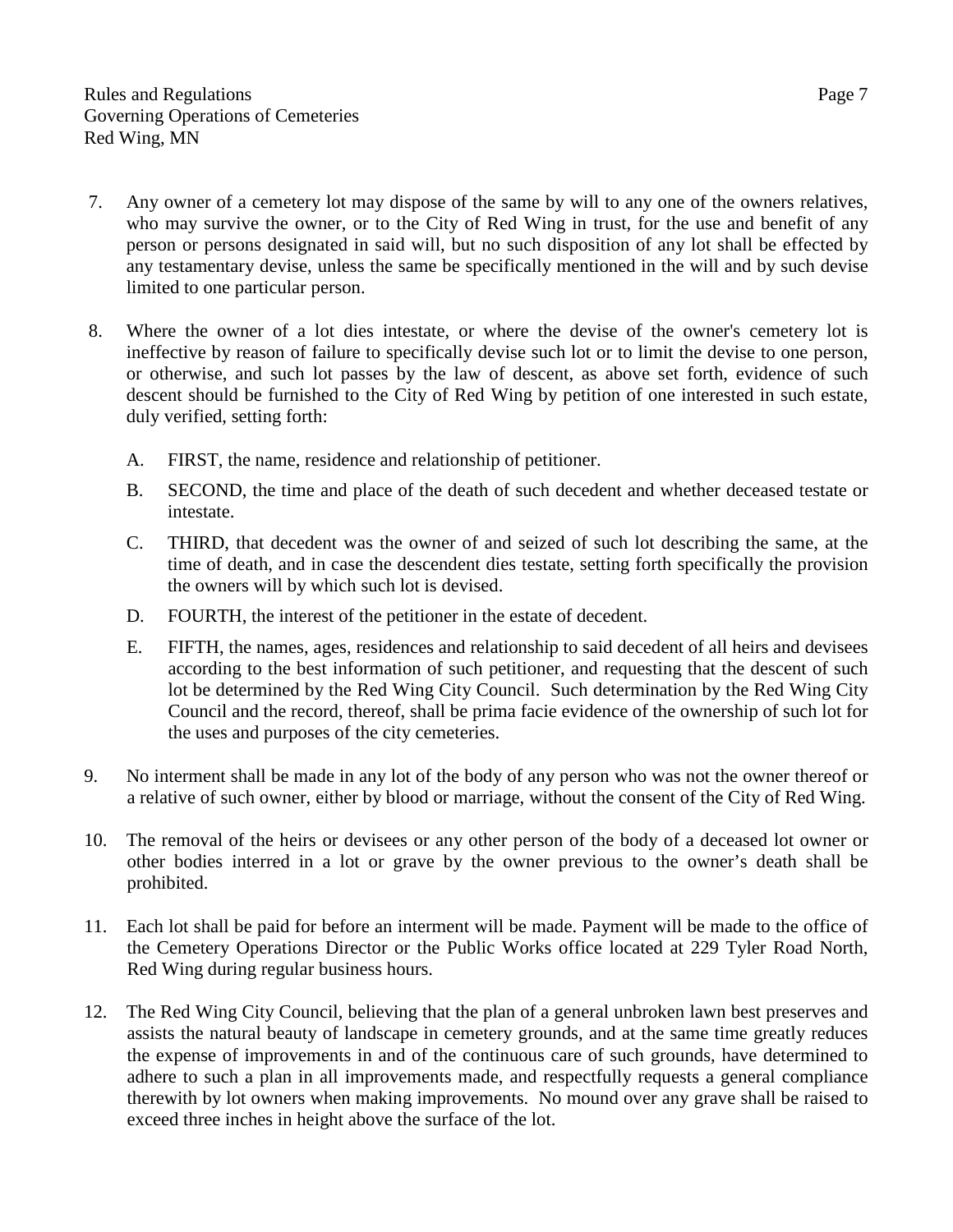13. The improvements and ornamentations upon any lot should be considered in reference to the grounds as a whole, as well as to the lot itself. Though not wishing to interfere with the tastes of individuals as to the style of their improvements, yet, in justice to the interests of the whole, it has been made the duty of the Red Wing City Council to prevent or remove any erection, enclosure, or inscription which they may deem injurious to the immediate locality, prejudicial to the general good appearance of the grounds, or which shall, in the judgment of the Red Wing City Council, prevent the easy care of the graves or lots; and, also, of removing or pruning any trees or shrubbery which may obstruct or mar the effect and beauty of the scenery, or may otherwise prove injurious, unsightly, or detrimental.

#### **Chapter 5. SINGLE GRAVES**

- 1. For the accommodation of those who do not wish to purchase family lots, certain portions of the grounds have been set apart to be sold for single graves. In these sections there can be no choice of location, as the spaces are filled in regular order.
- 2. In case of the subsequent purchase of a lot and the removal of a body from a single grave thereto, the usual price of disinterment and reinternment will be charged, and the amount paid for the ground of the single grave will be allowed on the purchase money, and the ground vacated shall revert to the City of Red Wing.
- 3. Should any single grave be vacated and the body removed from the cemetery, the ground shall revert to the City of Red Wing, and the usual fee for disinterment will be charged.

# **Chapter 6. OSSUARY AND COLUMBARIUM NICHES**

- 1. A columbarium is an above-ground hexagonal repository composed of niches to hold cremation urns. Each niche may contain two cremation urns of appropriate size. The cost of a niche will include burial opening and closing costs, except for Saturday and city observed holiday burials that would entail an additional charge.
- 2. One 4" x 8" bronze plaque will be included per niche. Each plaque must be engraved according to cemetery specifications. No other additional ornamentation will be allowed on or in front of the columbarium.
- 3. An Ossuary is an internal compartment located within the Columbarium with interments placed in the common space in the center. The interred remains must be in satin urns as approved by the City of Red Wing. The cost will include the burial opening and closing costs, except for Saturday and city observed holiday burials that would entail an additional charge.
- 4. The name of the interred will be engraved in the memorial band on the columbarium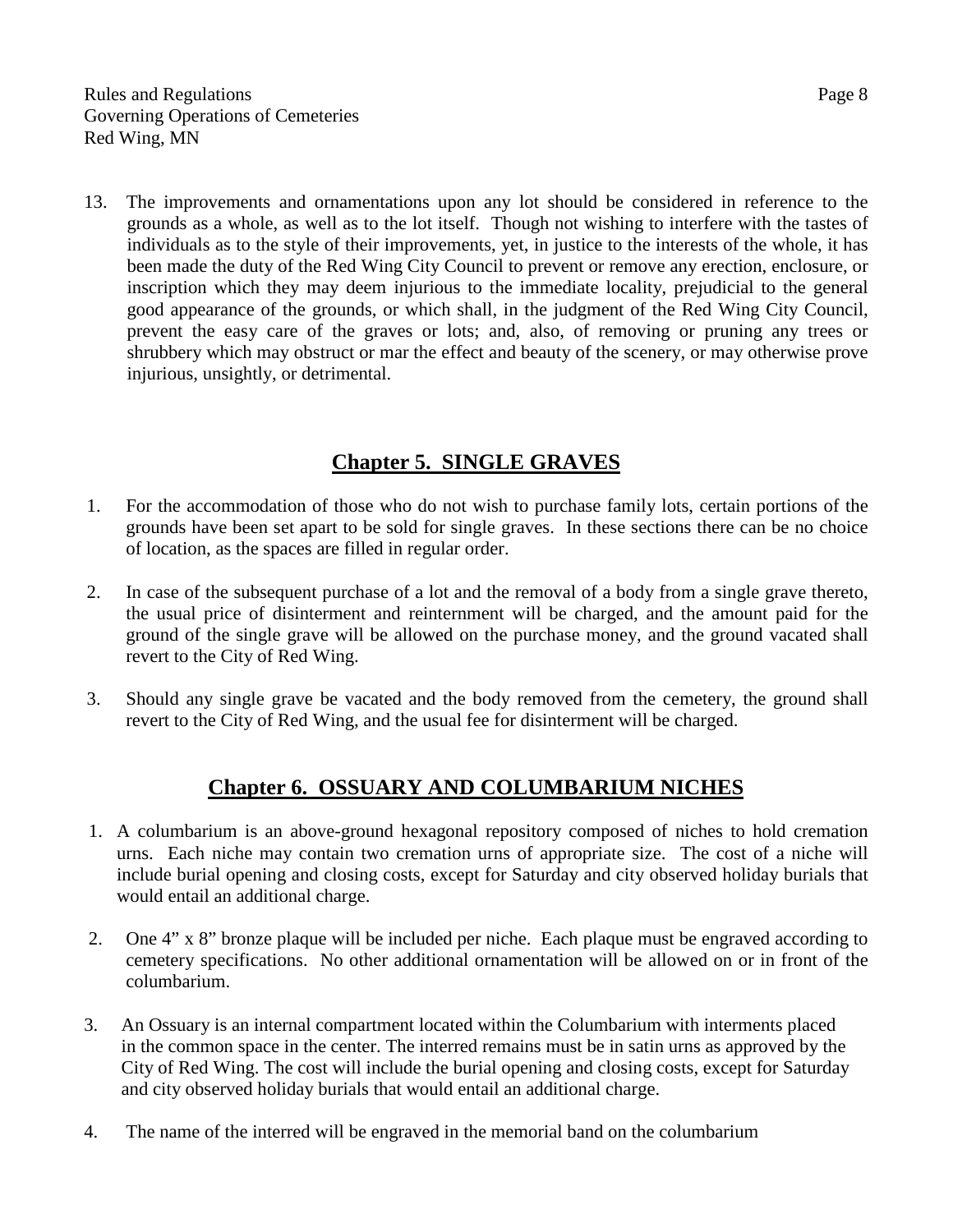#### **Chapter 7. MONUMENTS AND FOUNDATIONS**

1. A monument should be designated with reference to the location in which it is to be placed, consideration being given to the number, size, and character of monuments standing near it. A good design need cost no more than a bad one. Lot owners are earnestly advised never to duplicate a monument already in the cemetery, both in justice to the owner who has paid for a design of the monument to be duplicated, and because multiplying one design detracts from the appearance of the cemetery.

One monument not longer than 40% of the total size of the lot shall be permitted for each lot. The maximum allowable monument sizes per lot are listed below:

| Baby Land            | 10"x 20"   | Flat Marker Only                                            |
|----------------------|------------|-------------------------------------------------------------|
| <b>Cremation Lot</b> | 12"x 30"   | No Base – Flat Marker Only                                  |
| 1 Grave Lot          | $12"x$ 24" | <b>Flat Marker Only</b>                                     |
| 2 Grave Lot          | 14"x 40"   | Base, 32" long x 8" wide, 30" high (including base height)  |
| 3 Grave Lot          | 14"x 57"   | Base, 49" long x 8" wide, 32" high (including base height)  |
| 4 Grave Lot          | 14"x 96"   | Base, 68" long x 8" wide, 34" high (including base height)  |
| 6 Grave Lot          | 14"x 115"  | Base, 107" long x 8" wide, 36" high (including base height) |

Installation of monuments "exceeding the height limit only" may be allowed by approval of a variance request to the Cemetery Operations Director and/or Public Works Director. Any variance granted shall be subject to approval by the Public Works Director as to compatibility with adjacent monuments and suitability of installation without damage to trees and other cemetery appurtenances. Special grave opening charges for obstructed excavations which may be required due to the excessive height of the monument will be paid prior to erection of said oversized monument. These charges will be in accordance with the annual fees affixed by the City Council by resolution.

All bases shall be constructed by the City unless otherwise approved by the Public Works Director. Fees shall be in accordance with the annual affixed fees. Each monument base thickness will be determined by the Cemetery Operations Director prior to installation. All bases shall be poured and set in place (no pre-cast bases allowed).

Slant type markers will be permitted at cemeteries, provided the marker is placed on an approved base and meets the minimum size for the appropriate lot size.

- 2. No monument or markers, nor any part thereof, nor any vault or tomb above ground, may be constructed of limestone, sandstone, or any artificial materials. No handmade monuments or markers will be allowed without prior approval from the Cemetery Operations Director.
- 3. All monuments shall be set on foundations of solid masonry or concrete which shall not be less than two feet deep, nor less in size than the base of superstructure; but the City reserves the right to require a larger and deeper foundation if deemed essential for permanency and safety (especially as it relates to mausoleums), and no foundation will be built less than one foot square and all foundations when finished shall be one inch below the level of the ground at the lowest corner. The City reserves the right to excavate for and build all foundations.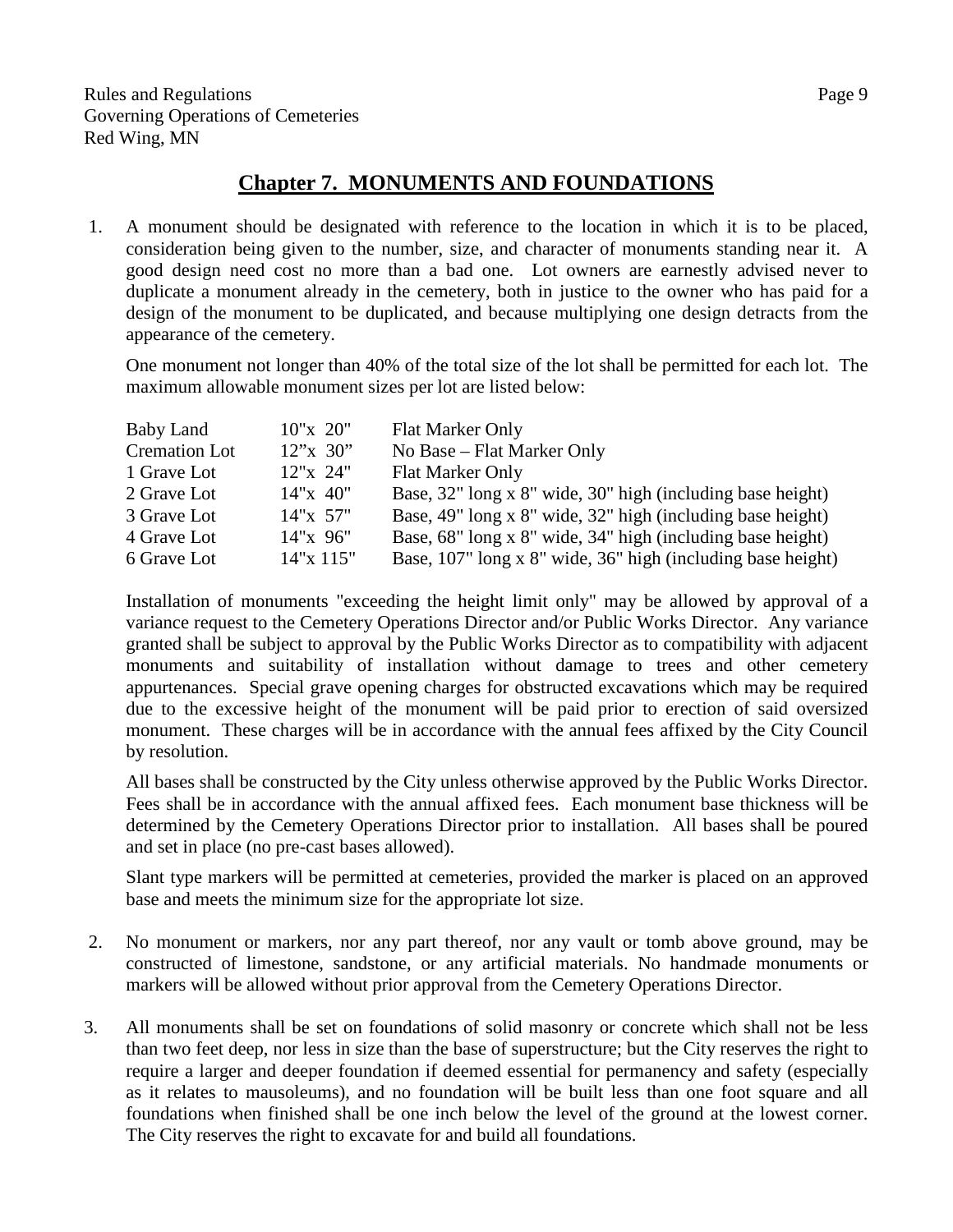- 4. Upon placement of an order for a monument, the lot owner or monument sales person shall furnish the dimensions of the proposed monument to the Cemetery Operations Director who in turn shall authorize the construction of the foundation, and all charges therefore must be paid before the monument or superstructure is placed thereon.
- 5. The Red Wing City Council reserves the right to discontinue or suspend all work between November 1st and April 1st, and to refuse to build foundations during freezing weather, or when the water in the grounds is shut off, except at the discretion of the Director, and then only upon payment of a reasonable extra charge thereof.
- 6. Persons engaged in erecting monuments or other structures, or in caring for lots, are prohibited from attaching ropes to trees or shrubs, and from scattering their materials on adjoining lots, or leaving the same on the ground any longer than may be absolutely necessary; but in all cases they must be subject to the control of the Cemetery Operations Director and conduct themselves in accordance with the regulations of the Cemetery.

Heavily laden loads will not be allowed to enter the grounds in wet weather. All property shall be restored to a condition similar and/or equal to the condition of the property prior to starting the installation of the monument. Any damage or injury to cemetery property and/or structures that are not repaired shall be repaired by the City, and all costs associated with the repairs shall be added to the initial cost of monument installation.

7. No monumental work shall be brought into the cemetery on Saturdays which cannot be erected on that day; and no work shall be commenced on Saturday which cannot be finished and the dirt and debris entirely removed before the hour of quitting work.

# **Chapter 8. MISCELLANEOUS**

- 1. The grounds of the city cemeteries are sacredly devoted to the interment of the dead, and a strict observance of the decorum which should characterize such a place will be required.
- 2. **Summer Hours** 7 am thru 9 pm daily **Winter Hours** - 7 am thru 3 pm weekday
- 3. All persons are prohibited from touching any object not their own, or plucking any flowers, shrubs or plants, wild or cultivated, or injuring anything upon any part of the grounds.
- 4. Automobiles shall not be driven in the cemetery at a speed exceeding twenty miles per hour. All automobiles must be kept off the grass.
- 5. Persons accompanied by dogs running at large will not be admitted.